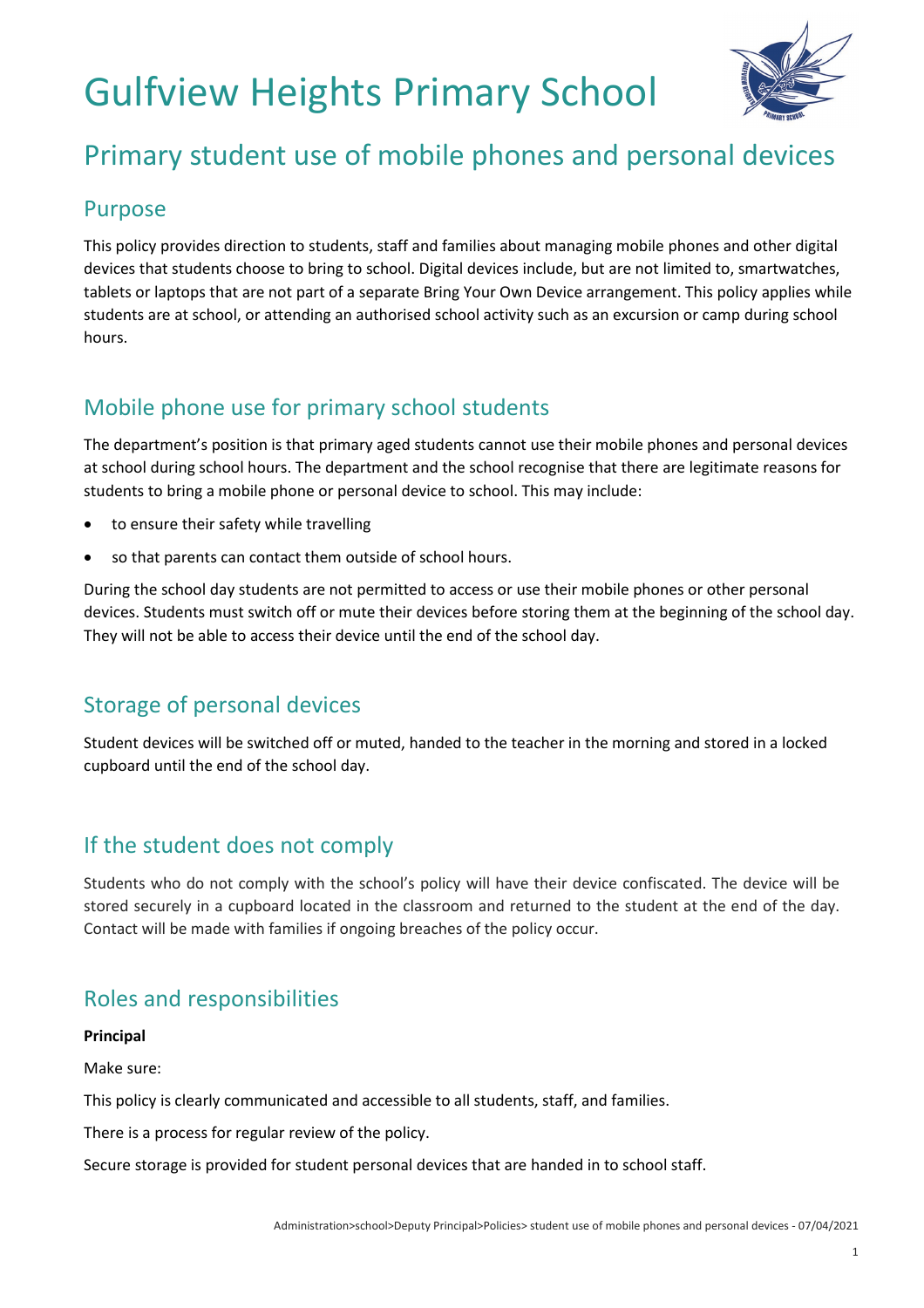Processes are in place for monitoring internet and school network use by all members of the school community.

Enforce the policy and responses to instances of non-compliance.

Report and respond to incidents of inappropriate use of personal devices in line with department policy and procedures and any legislative requirements.

Consider requests for exemptions from the policy from parents on a case-by-case basis. Make sure that approved exemptions are documented and that relevant staff are informed about students' exemptions.

Model appropriate use of mobile phones and support families to understand the importance of promoting safe, responsible and respectful use of mobile phones to their children.

#### **School staff**

Deliver learning opportunities and maintain a safe and productive learning environment.

Take steps to minimise distractions from the non-educational use of personal devices in the learning environment at times when a device is being used by a student in line with an approved exemption or in circumstances where students' devices are stored in the classroom.

Respond to instances of non-compliance in line with the school's policy.

Report and respond to incidents of inappropriate use of personal devices in line with department policy and procedures and any legislative requirements.

Make sure that any student personal devices handed in for their care are stored in a secure location and are returned to the student (or their parent).

Model appropriate use of mobile phones and support families to understand the importance of promoting safe, responsible and respectful use of mobile phones to their children.

#### **Students**

Comply with the requirements of the school's policy and follow all reasonable directions from the Principal and school staff.

If permitted to use a mobile phone or personal device in line with an exemption under this policy, do so in a safe, responsible and respectful way and support peers to do the same.

Communicate respectfully with others and do not use a mobile phone or other personal device to bully, harass or threaten another person.

Respect others' rights to privacy and do not take photos, film or audio records of other people without their knowledge or permission.

Turn off personal devices at the school gate and place in bags. Personal devices handed to the teacher on arrival at the classroom. Personal devices remain turned off until students leave the school grounds. Personal devices are not to be used on school grounds.